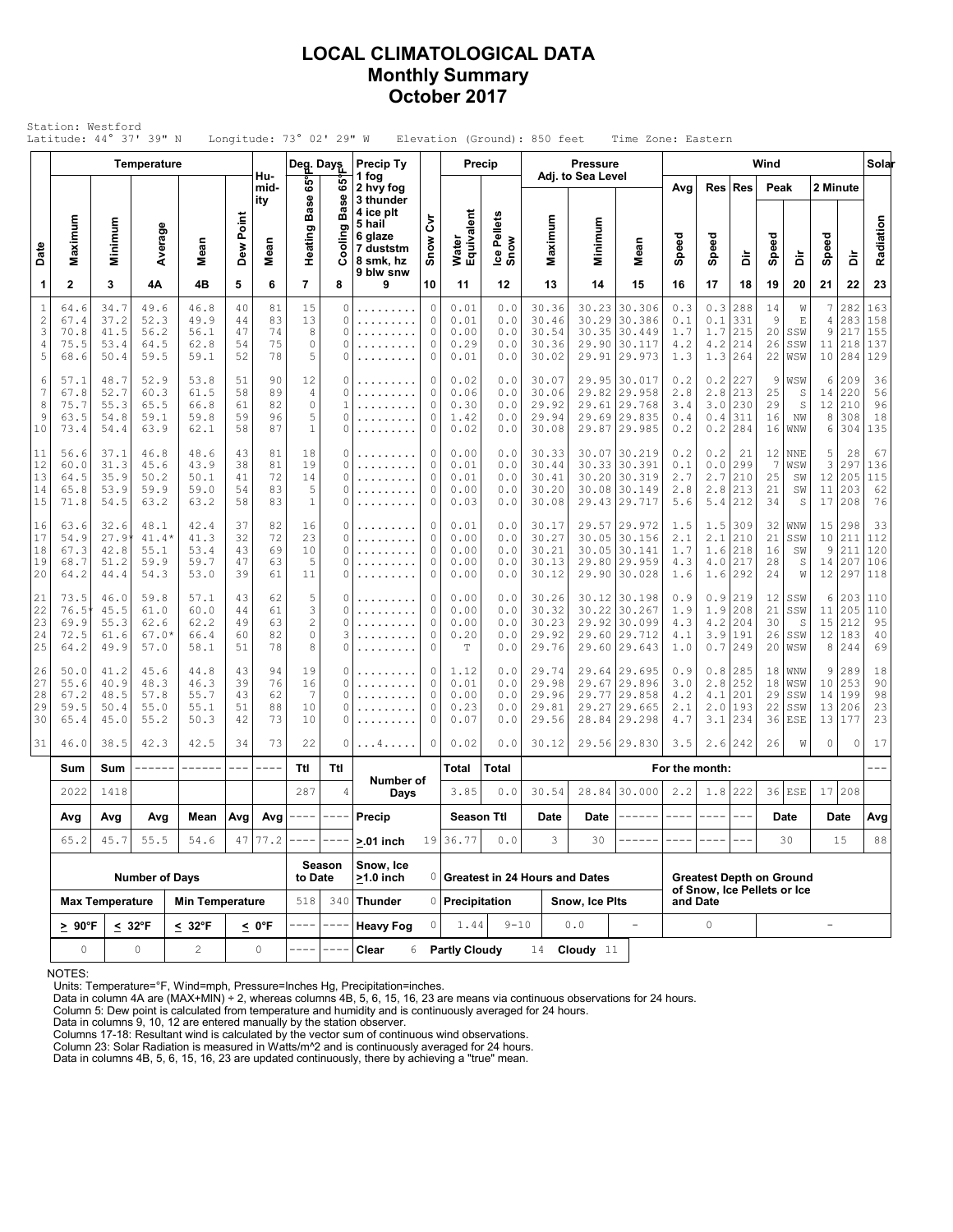## **OBSERVATIONS AT 3-HOUR INTERVALS October 2017: Westford**

| Wind                                                                                                                                                                                                                                                                                                                                                                                                                                                                                                                |                                        |                                                                                        |                                                              |                                              |                                              |                                                       |                                                             |                                                                       |                                                                       |                                                      |                                                                                   |                                                              |                                                          |                                              |                                                     | Wind                                                           |                                                                      |                                                              |                                                   |                                                                                     |                                                              |                                              |                                                                                                        |                                                                          | Wind                                   |                                                                                                                                                                                                                                                                        |                                                                                                               |
|---------------------------------------------------------------------------------------------------------------------------------------------------------------------------------------------------------------------------------------------------------------------------------------------------------------------------------------------------------------------------------------------------------------------------------------------------------------------------------------------------------------------|----------------------------------------|----------------------------------------------------------------------------------------|--------------------------------------------------------------|----------------------------------------------|----------------------------------------------|-------------------------------------------------------|-------------------------------------------------------------|-----------------------------------------------------------------------|-----------------------------------------------------------------------|------------------------------------------------------|-----------------------------------------------------------------------------------|--------------------------------------------------------------|----------------------------------------------------------|----------------------------------------------|-----------------------------------------------------|----------------------------------------------------------------|----------------------------------------------------------------------|--------------------------------------------------------------|---------------------------------------------------|-------------------------------------------------------------------------------------|--------------------------------------------------------------|----------------------------------------------|--------------------------------------------------------------------------------------------------------|--------------------------------------------------------------------------|----------------------------------------|------------------------------------------------------------------------------------------------------------------------------------------------------------------------------------------------------------------------------------------------------------------------|---------------------------------------------------------------------------------------------------------------|
| no<br>H                                                                                                                                                                                                                                                                                                                                                                                                                                                                                                             | Sunshine                               | Pressure                                                                               | Rainfall<br>rate                                             | Temperature                                  | Dew Point                                    | Humidity                                              | Direction                                                   | Speed                                                                 | Gust                                                                  | Sunshine                                             | Pressure                                                                          | Rainfall<br>rate                                             | Temperature                                              | Dew Point                                    | Humidity                                            | Direction                                                      | Speed                                                                | Gust                                                         | Sunshine                                          | Pressure                                                                            | Rainfall<br>rate                                             | Temperature                                  | Dew Point                                                                                              | Humidity                                                                 | Direction                              | Speed                                                                                                                                                                                                                                                                  | Gust                                                                                                          |
| 01<br>OCT                                                                                                                                                                                                                                                                                                                                                                                                                                                                                                           |                                        |                                                                                        |                                                              |                                              |                                              |                                                       |                                                             |                                                                       |                                                                       | OCT 02                                               |                                                                                   |                                                              |                                                          |                                              |                                                     |                                                                |                                                                      |                                                              | OCT 03                                            |                                                                                     |                                                              |                                              |                                                                                                        |                                                                          |                                        |                                                                                                                                                                                                                                                                        |                                                                                                               |
| 0 <sub>0</sub><br>30.33<br>0.00<br>95<br>30<br>0<br>39<br>37<br>0<br>30.33<br>30<br>03<br>0.00<br>37<br>36<br>96<br>0<br>0<br>06<br>30.34<br>96<br>30<br>0<br>0<br>0.00<br>35<br>34<br>09<br>30.36<br>267<br>0.00<br>45<br>44<br>97<br>26<br>0<br>12<br>575<br>30.34<br>0.00<br>60<br>29<br>0<br>58<br>44<br>15<br>30.26<br>$\mathbf 1$<br>466<br>0.00<br>62<br>43<br>49<br>31<br>18<br>30.23<br>19<br>0.00<br>58<br>31<br>0<br>46<br>65<br>21<br>30.27<br>0<br>0<br>0.00<br>42<br>94<br>31<br>41                   |                                        |                                                                                        |                                                              |                                              |                                              | 0<br>0<br>$\mathbb O$<br>6<br>8<br>8<br>$\Omega$<br>0 | 0<br>$\mathbf 0$<br>$\circ$<br>264<br>566<br>454<br>26<br>0 | 30.29<br>30.31<br>30.32<br>30.40<br>30.41<br>30.39<br>30.42<br>30.45  | 0.00<br>0.00<br>0.00<br>0.00<br>0.00<br>0.00<br>0.00<br>0.00          | 41<br>41<br>39<br>47<br>63<br>67<br>59<br>46         | 40<br>40<br>38<br>46<br>48<br>51<br>49<br>44                                      | 95<br>96<br>96<br>97<br>58<br>55<br>69<br>94                 | 31<br>0 <sub>0</sub><br>00<br>31<br>06<br>07<br>31<br>31 | 0<br>0<br>0<br>0<br>0<br>0<br>0<br>0         | 0<br>0<br>0<br>0<br>5<br>2<br>0<br>0                | 0<br>0<br>0<br>255<br>554<br>443<br>23<br>0                    | 30.45<br>30.47<br>30.49<br>30.52<br>30.49<br>30.44<br>30.39<br>30.38 | 0.00<br>0.00<br>0.00<br>0.00<br>0.00<br>0.00<br>0.00<br>0.00 | 43<br>45<br>43<br>54<br>67<br>71<br>63<br>58      | 42<br>44<br>42<br>50<br>51<br>49<br>48<br>48                                        | 96<br>96<br>97<br>86<br>57<br>46<br>58<br>69                 | 31<br>21<br>22<br>21<br>21<br>20<br>20<br>22 | 0<br>0<br>$\mathsf O$<br>$\overline{\mathbf{c}}$<br>$\sqrt{4}$<br>$\epsilon$<br>$\mathbf 1$<br>$\circ$ | 0<br>$\circ$<br>$\circ$<br>11<br>$1\,1$<br>$1\,4$<br>$\mathcal{G}$<br>13 |                                        |                                                                                                                                                                                                                                                                        |                                                                                                               |
|                                                                                                                                                                                                                                                                                                                                                                                                                                                                                                                     |                                        |                                                                                        |                                                              | OCT 04                                       |                                              |                                                       |                                                             |                                                                       |                                                                       |                                                      |                                                                                   |                                                              | OCT 05                                                   |                                              |                                                     |                                                                |                                                                      |                                                              |                                                   |                                                                                     |                                                              | OCT 06                                       |                                                                                                        |                                                                          |                                        |                                                                                                                                                                                                                                                                        |                                                                                                               |
| 0.00<br>73<br>20<br>00<br>0<br>30.35<br>58<br>49<br>4<br>15<br>82<br>22<br>30.30<br>0.00<br>$\sqrt{2}$<br>03<br>11<br>0<br>54<br>49<br>30.25<br>82<br>20<br>06<br>$\circ$<br>0.00<br>54<br>49<br>4<br>$\boldsymbol{7}$<br>09<br>30.21<br>74<br>0.00<br>78<br>20<br>57<br>51<br>12<br>520<br>22<br>7<br>30.15<br>0.00<br>69<br>56<br>64<br>15<br>30.01<br>3<br>418<br>0.00<br>75<br>59<br>57<br>19<br>29.94<br>2<br>18<br>0.00<br>69<br>58<br>21<br>0<br>68<br>7<br>21<br>22<br>29.90<br>0.00<br>68<br>58<br>69<br>0 |                                        |                                                                                        |                                                              |                                              |                                              | 18<br>19<br>16<br>12<br>13<br>21                      | 0<br>$\circ$<br>$\circ$<br>260<br>123<br>485<br>16<br>0     | 129.96<br>29.98<br>29.99<br>30.02<br>29.99<br>29.93<br>29.92<br>29.97 | 0.00<br>0.00<br>0.00<br>0.00<br>0.00<br>0.00<br>0.00<br>0.00          | 61<br>58<br>54<br>57<br>64<br>68<br>61<br>56         | 60<br>56<br>52<br>56<br>53<br>52<br>48<br>48                                      | 95<br>91<br>93<br>96<br>68<br>55<br>62<br>74                 | 26<br>25<br>27<br>28<br>26<br>26<br>28<br>25             | 3<br>0<br>0<br>0<br>2<br>0<br>0<br>0         | 8<br>5<br>0<br>7<br>14<br>10<br>4<br>10             | 0<br>0<br>0<br>95<br>105<br>113<br>16<br>0                     | 29.98<br>29.97<br>29.99<br>30.02<br>30.05<br>30.02<br>30.01<br>30.03 | 0.00<br>0.00<br>0.00<br>0.00<br>0.00<br>0.00<br>0.00<br>0.00 | 53<br>49<br>53<br>54<br>54<br>56<br>56<br>54      | 48<br>46<br>49<br>51<br>53<br>53<br>52<br>52                                        | 82,19<br>91<br>87<br>89<br>94<br>90<br>87<br>92              | 21<br>25<br>26<br>22<br>21<br>22<br>23       | 0<br>0<br>0<br>$\mathbf 1$<br>0<br>0<br>0<br>$\Omega$                                                  | 7<br>0 1 6 4 6<br>5<br>$\circ$                                           |                                        |                                                                                                                                                                                                                                                                        |                                                                                                               |
|                                                                                                                                                                                                                                                                                                                                                                                                                                                                                                                     | OCT 07                                 |                                                                                        |                                                              |                                              |                                              |                                                       |                                                             |                                                                       |                                                                       |                                                      |                                                                                   | OCT 08                                                       |                                                          |                                              |                                                     |                                                                |                                                                      |                                                              |                                                   |                                                                                     | OCT 09                                                       |                                              |                                                                                                        |                                                                          |                                        |                                                                                                                                                                                                                                                                        |                                                                                                               |
| 00<br>03<br>06<br>09<br>12<br>15<br>18<br>21                                                                                                                                                                                                                                                                                                                                                                                                                                                                        | 0<br>0<br>185<br>70<br>132<br>11<br>0  | 0, 30.05<br>30.04<br>30.03<br>30.02<br>29.99<br>29.93<br>29.87<br>29.84                | 0.00<br>0.00<br>0.00<br>0.00<br>0.00<br>0.00<br>0.00<br>0.00 | 55<br>56<br>53<br>62<br>64<br>64<br>66<br>66 | 53<br>54<br>51<br>57<br>58<br>62<br>63<br>62 | 92<br>93<br>93<br>83<br>80<br>94<br>89<br>88          | 22<br>22<br>22<br>21<br>20<br>21<br>23<br>22                | 0<br>0<br>$\mathbb O$<br>1<br>5<br>4<br>0<br>3                        | 5<br>3<br>$\circ$<br>8<br>21<br>16<br>9<br>13                         | $\mathbf 0$<br>0<br>42<br>524<br>476<br>7<br>0       | 0, 29.82<br>29.78<br>29.70<br>29.64<br>29.70<br>29.76<br>29.83<br>29.88           | 0.00<br>0.00<br>0.00<br>0.00<br>0.00<br>0.00<br>0.00<br>0.00 | 67<br>66<br>68<br>68<br>67<br>76<br>67<br>61             | 62<br>62<br>64<br>66<br>64<br>60<br>58<br>56 | 84,21<br>89<br>86<br>94<br>92<br>59<br>72<br>83     | 21<br>20<br>21<br>27<br>28<br>26<br>29                         | 5<br>3<br>6<br>5<br>3<br>4<br>0<br>0                                 | 18<br>11<br>18<br>20<br>21<br>21<br>8<br>6                   | 0<br>0<br>32<br>86<br>21<br>0<br>0                | 0, 29.92<br>29.92<br>29.92<br>29.90<br>29.83<br>29.74<br>29.70<br>29.78             | 0.00<br>0.00<br>0.00<br>0.05<br>0.00<br>0.33<br>0.07<br>0.00 | 55<br>56<br>58<br>59<br>61<br>63<br>63<br>62 | 54<br>54<br>56<br>57<br>60<br>62<br>62<br>61                                                           | 94,30<br>96<br>94<br>96<br>97<br>97<br>97<br>97                          | 29<br>23<br>23<br>03<br>05<br>07<br>30 | 0<br>0<br>0<br>0<br>0<br>0<br>0<br>$\Omega$                                                                                                                                                                                                                            | 0<br>$\begin{matrix} 0 \\ 0 \end{matrix}$<br>$\begin{matrix} 0 \\ 0 \end{matrix}$<br>$\overline{7}$<br>0<br>6 |
|                                                                                                                                                                                                                                                                                                                                                                                                                                                                                                                     |                                        |                                                                                        |                                                              | OCT                                          | 10                                           |                                                       |                                                             |                                                                       |                                                                       |                                                      |                                                                                   |                                                              | OCT 11                                                   |                                              |                                                     |                                                                |                                                                      |                                                              |                                                   |                                                                                     |                                                              | OCT 12                                       |                                                                                                        |                                                                          |                                        |                                                                                                                                                                                                                                                                        |                                                                                                               |
| 0 <sub>0</sub><br>03<br>06<br>09<br>12<br>15<br>18<br>21                                                                                                                                                                                                                                                                                                                                                                                                                                                            | 0<br>0<br>193<br>541<br>404<br>11<br>0 | 0, 29.87<br>29.92<br>29.96<br>30.00<br>30.00<br>29.98<br>30.00<br>30.03                | 0.00<br>0.00<br>0.00<br>0.00<br>0.00<br>0.00<br>0.00<br>0.00 | 60<br>59<br>58<br>58<br>69<br>73<br>64<br>60 | 59<br>58<br>57<br>57<br>61<br>58<br>59<br>57 | 98<br>98<br>98<br>98<br>77<br>59<br>82<br>90          | 31<br>31<br>31<br>30<br>21<br>30<br>29<br>32                | 0<br>0<br>0<br>0<br>1<br>$\mathbf 1$<br>0<br>0                        | 3<br>$\circ$<br>$\mathbb O$<br>$\mathbb O$<br>6<br>9<br>0<br>$\Omega$ | 0<br>$\circ$<br>0<br>76<br>380<br>76<br>$\circ$<br>0 | 130.08<br>30.09<br>30.15<br>30.23<br>30.26<br>30.24<br>30.28<br>30.31             | 0.00<br>0.00<br>0.00<br>0.00<br>0.00<br>0.00<br>0.00<br>0.00 | 55<br>54<br>47<br>47<br>54<br>51<br>46<br>43             | 53<br>53<br>45<br>42<br>40<br>40<br>39<br>39 | 93, 25<br>94<br>93<br>82<br>60<br>65<br>75<br>84    | 02<br>02<br>04<br>0 <sub>0</sub><br>0 <sub>0</sub><br>03<br>05 | 0<br>0<br>0<br>0<br>0<br>0<br>0<br>0                                 | 0<br>7<br>7<br>6<br>8<br>7<br>6<br>0                         | 0<br>0<br>0<br>186<br>520<br>401<br>11<br>$\circ$ | 30.33<br>30.35<br>30.39<br>30.43<br>30.44<br>30.40<br>30.37<br>30.39                | 0.00<br>0.00<br>0.00<br>0.00<br>0.00<br>0.00<br>0.00<br>0.00 | 37<br>38<br>33<br>36<br>56<br>60<br>52<br>39 | 35<br>35<br>31<br>35<br>40<br>44<br>44<br>37                                                           | 93,05<br>88<br>94<br>96<br>55<br>55<br>74<br>94                          | 04<br>05<br>05<br>21<br>29<br>30<br>30 | 0<br>$\mathbb O$<br>0<br>0<br>0<br>0<br>0<br>$\Omega$                                                                                                                                                                                                                  | $\begin{matrix} 0 \\ 0 \end{matrix}$<br>$\begin{matrix} 0 \\ 0 \end{matrix}$<br>0<br>$\,1\,$<br>$\circ$<br>0  |
|                                                                                                                                                                                                                                                                                                                                                                                                                                                                                                                     |                                        |                                                                                        |                                                              | OCT 13                                       |                                              |                                                       |                                                             |                                                                       |                                                                       |                                                      |                                                                                   |                                                              | OCT 14                                                   |                                              |                                                     |                                                                |                                                                      |                                                              |                                                   |                                                                                     |                                                              | OCT 15                                       |                                                                                                        |                                                                          |                                        |                                                                                                                                                                                                                                                                        |                                                                                                               |
| 00<br>03<br>06<br>12<br>15<br>18<br>21                                                                                                                                                                                                                                                                                                                                                                                                                                                                              | 0<br>0<br>0<br>7                       | 130.40<br>30.39<br>30.41<br>10 171 30.39<br>506 30.34<br>394 30.26<br>30.24<br>0 30.22 | 0.00<br>0.00<br>0.00<br>0.00<br>0.00<br>0.00<br>0.00<br>0.00 | 37<br>37<br>37<br>45<br>59<br>63<br>56<br>56 | 36<br>36<br>35<br>37<br>40<br>45<br>45<br>44 | 96<br>96<br>92<br>72<br>50 20<br>53 19<br>66 19       | 30<br>22<br>21<br>21<br>64 19                               | 0<br>$\mathbb O$<br>0<br>3<br>3<br>$\mathbf 2$<br>0<br>3              | 0<br>0<br>0<br>9<br>14<br>11<br>21                                    | 0<br>$\mathbb O$<br>$\circ$<br>171<br>0              | 30.20<br>30.18<br>30.17<br>179 30.17<br>30.17<br>10 114 30.11<br>30.12<br>0 30.12 | 0.00<br>0.00<br>0.00<br>0.00<br>0.00<br>0.00<br>0.00<br>0.00 | 57<br>56<br>56<br>58<br>64<br>64<br>61<br>59             | 48<br>49<br>51<br>54<br>56<br>57<br>57<br>56 | 71,<br>76<br>84<br>86<br>75<br>78 20<br>86 21<br>91 | 21<br>22<br>22<br>21<br>20<br>21                               | 8<br>3<br>6<br>6<br>3<br>0<br>0<br>0                                 | 19<br>14<br>12<br>16<br>12<br>5<br>0<br>0                    | 0<br>0<br>0                                       | 30.08<br>29.99<br>29.90<br>53 29.80<br>336 29.69<br>192 29.57<br>9 29.47<br>0 29.50 | 0.00<br>0.00<br>0.00<br>0.00<br>0.00<br>0.00<br>0.00<br>0.00 | 55<br>57<br>58<br>60<br>64<br>69<br>71<br>65 | 53<br>55<br>55<br>57<br>58<br>60<br>62<br>62                                                           | 95<br>94<br>90<br>87 20<br>81 20<br>74 20<br>75 20<br>92 21              | 21<br>21<br>18                         | 0<br>0<br>$1\,$<br>10<br>10<br>9<br>8<br>7                                                                                                                                                                                                                             | 0<br>$\frac{1}{7}$<br>31<br>22<br>21<br>23<br>19                                                              |
|                                                                                                                                                                                                                                                                                                                                                                                                                                                                                                                     |                                        |                                                                                        |                                                              | OCT 16                                       |                                              |                                                       |                                                             |                                                                       |                                                                       |                                                      |                                                                                   |                                                              | OCT 17                                                   |                                              |                                                     |                                                                |                                                                      |                                                              |                                                   |                                                                                     |                                                              | OCT 18                                       |                                                                                                        |                                                                          |                                        |                                                                                                                                                                                                                                                                        |                                                                                                               |
| 00 <sub>1</sub><br>03<br>06<br>09<br>12<br>15<br>18<br>21                                                                                                                                                                                                                                                                                                                                                                                                                                                           | $\circ$<br>$\circ$                     | 0, 29.57<br>29.76<br>29.88<br>120 29.98<br>114 30.02<br>93 30.03<br>0 30.08<br>0 30.14 | 0.00<br>0.00<br>0.00<br>0.00<br>0.00<br>0.00<br>0.00<br>0.00 | 64<br>46<br>41<br>41<br>42<br>42<br>41<br>40 | 54<br>42<br>38<br>37<br>36<br>35<br>35<br>34 | 71 26<br>86 31<br>88<br>86<br>78<br>77<br>78<br>78    | 29<br>31<br>32<br>30<br>31<br>30                            | 5<br>3<br>0<br>$\overline{c}$<br>0<br>$\mathbf 1$<br>$\mathbb O$<br>0 | 19<br>24<br>8<br>14<br>15<br>10<br>$\circ$<br>$\mathbb O$             | $\circ$<br>$\circ$<br>28<br>454<br>360<br>5          | 0, 30.17<br>30.19<br>30.24<br>30.26<br>30.22<br> 30.10<br>30.06<br>0 30.07        | 0.00<br>0.00<br>0.00<br>0.00<br>0.00<br>0.00<br>0.00<br>0.00 | 33<br>30<br>30<br>33<br>47<br>53<br>48<br>47             | 30<br>28<br>29<br>31<br>33<br>33<br>33<br>34 | 89,31<br>94<br>95<br>96<br>57<br>47<br>55 21<br>60  | 31<br>31<br>22<br>22<br> 20<br>21                              | 0<br>0<br>0<br>0<br>5<br>9<br>3<br>$\overline{c}$                    | 0<br>0<br>0<br>0<br>11<br>16<br>14<br>11                     | 0<br>0<br>0<br>478<br>5 <sup>1</sup>              | 130.06<br>30.08<br>30.13<br>33 30.19<br>30.21<br>339 30.15<br>30.15<br>0 30.15      | 0.00<br>0.00<br>0.00<br>0.00<br>0.00<br>0.00<br>0.00<br>0.00 | 49<br>48<br>43<br>48<br>62<br>66<br>58<br>51 | 36<br>37<br>38<br>42<br>50<br>47<br>46<br>44                                                           | 61, 20<br>66 21<br>80 21<br>81 21<br>64 25<br>50 23<br>65 21<br>76 20    |                                        | 4<br>4<br>$\mathfrak{2}% _{T}=\mathfrak{2}_{T}\!\left( a,b\right) ,\ \mathfrak{2}_{T}=\mathfrak{2}_{T}\!\left( a,b\right) ,$<br>$\mathfrak{2}% _{T}=\mathfrak{2}_{T}\!\left( a,b\right) ,\ \mathfrak{2}_{T}=\mathfrak{2}_{T}\!\left( a,b\right) ,$<br>0<br>0<br>0<br>0 | 14<br>11<br>$\frac{7}{7}$<br>$\frac{5}{6}$<br>$\overline{c}$<br>6                                             |

# **MAXIMUM SHORT DURATION PRECIPITATION**

| <b>Time Period (minutes)</b> |      | 10       | 15<br>∸  | 20                 | 30   | 45   | 60   | 80        | 100            | 120                 | 150                            | 180              |
|------------------------------|------|----------|----------|--------------------|------|------|------|-----------|----------------|---------------------|--------------------------------|------------------|
| Precipitation                | 3.71 | 271<br>، | 271<br>، | $\sim$<br><u>.</u> | 3.71 | 3.71 | 3.71 | $-1$<br>، | 71<br><u>.</u> | -<br>71<br><u>.</u> | 71<br>$\mathbf{R}$<br><u>.</u> | 2.71<br><u>.</u> |
| <b>Ended: Date</b>           | 29   | 29       | 29       | 29                 | 29   | 29   | 29   | 29        | 29             | 29                  | 29                             | 29               |
| <b>Ended: Time</b>           | 2319 | 2319     | 2319     | 2319               | 2319 | 2319 | 2319 | 2319      | 2319           | 2319                | 2319                           | 2319             |

The precipitation amounts may occur at any time during the month. The time indicated is the ending time of the interval. Date and time are not entered for trace amounts.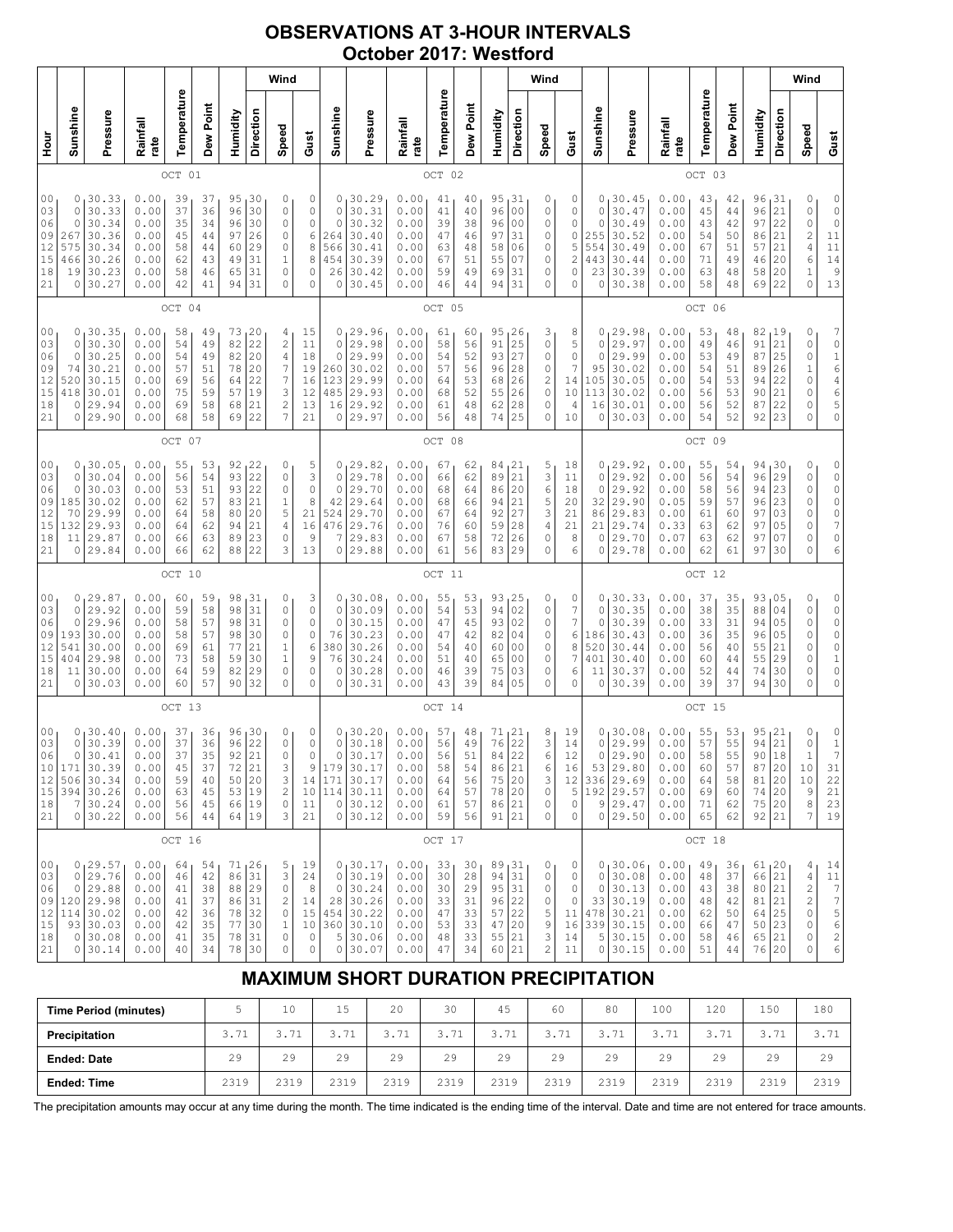## **OBSERVATIONS AT 3-HOUR INTERVALS October 2017: Westford**

|                                                          | Wind                                                  |                                                                           |                                                              |                                              |                                                  |                                              |                                                              |                                                                            |                                                                  |                                                                     |                                                                           |                                                              |                                              |                                              | Wind                                             |                                                           |                                                                                         |                                                                 |                                                              |                                                                         |                                                              |                                              |                                              | Wind                                               |                                                     |                                                                                   |                                                                                                                   |
|----------------------------------------------------------|-------------------------------------------------------|---------------------------------------------------------------------------|--------------------------------------------------------------|----------------------------------------------|--------------------------------------------------|----------------------------------------------|--------------------------------------------------------------|----------------------------------------------------------------------------|------------------------------------------------------------------|---------------------------------------------------------------------|---------------------------------------------------------------------------|--------------------------------------------------------------|----------------------------------------------|----------------------------------------------|--------------------------------------------------|-----------------------------------------------------------|-----------------------------------------------------------------------------------------|-----------------------------------------------------------------|--------------------------------------------------------------|-------------------------------------------------------------------------|--------------------------------------------------------------|----------------------------------------------|----------------------------------------------|----------------------------------------------------|-----------------------------------------------------|-----------------------------------------------------------------------------------|-------------------------------------------------------------------------------------------------------------------|
| Hour                                                     | Sunshine                                              | Pressure                                                                  | Rainfall<br>rate                                             | Temperature                                  | Dew Point                                        | Humidity                                     | Direction                                                    | Speed                                                                      | Gust                                                             | Sunshine                                                            | Pressure                                                                  | Rainfall<br>rate                                             | Temperature                                  | Dew Point                                    | Humidity                                         | Direction                                                 | Speed                                                                                   | Gust                                                            | Sunshine                                                     | Pressure                                                                | Rainfall<br>rate                                             | Temperature                                  | Dew Point                                    | Humidity                                           | Direction                                           | Speed                                                                             | Gust                                                                                                              |
|                                                          | OCT<br>19                                             |                                                                           |                                                              |                                              |                                                  |                                              |                                                              |                                                                            |                                                                  | OCT                                                                 | 20                                                                        |                                                              |                                              |                                              |                                                  |                                                           |                                                                                         |                                                                 | OCT<br>21                                                    |                                                                         |                                                              |                                              |                                              |                                                    |                                                     |                                                                                   |                                                                                                                   |
| 00<br>03<br>06<br>09<br>12<br>15<br>18<br>21             | $\circ$<br>$\circ$<br>30<br>510<br>329<br>0           | 0, 30.13<br>30.10<br>30.06<br>30.01<br>29.94<br>29.83<br>29.83<br>0 29.88 | 0.00<br>0.00<br>0.00<br>0.00<br>0.00<br>0.00<br>0.00<br>0.00 | 51<br>54<br>53<br>56<br>65<br>68<br>62<br>62 | 46<br>47<br>46<br>47<br>48<br>46<br>45<br>47     | 77<br>77<br>72<br>54<br>45<br>52<br>58       | 81,19<br>19<br>20<br>21<br>20<br>20<br>23<br>26              | 0<br>4<br>5<br>6<br>6<br>$\boldsymbol{7}$<br>$1\,$<br>6                    | 10<br>12<br>$11\,$<br>13<br>19<br>21<br>$\sqrt{4}$<br>15         | $\circ$<br>$\circ$<br>30<br>471<br>330<br>$\circ$                   | 0, 29.90<br>29.94<br>29.98<br>30.05<br>30.06<br>30.05<br>30.06<br>0 30.09 | 0.00<br>0.00<br>0.00<br>0.00<br>0.00<br>0.00<br>0.00<br>0.00 | 59<br>53<br>47<br>49<br>58<br>64<br>55<br>47 | 49<br>38<br>39<br>40<br>39<br>37<br>39<br>39 | 70, 30<br>56<br>73<br>70<br>48<br>37<br>54<br>74 | 26<br>24<br>30<br>30<br>30<br>01<br>01                    | 2<br>$\overline{c}$<br>$\circ$<br>$\overline{c}$<br>10<br>1<br>$\mathsf{O}\xspace$<br>0 | 13<br>9<br>8<br>14<br>21<br>11<br>0<br>$\mathbb O$              | $\circ$<br>$\circ$<br>40<br>454<br>315<br>$\circ$<br>$\circ$ | 0, 30.12<br>30.15<br>30.17<br>30.22<br>30.21<br>30.20<br>30.21<br>30.25 | 0.00<br>0.00<br>0.00<br>0.00<br>0.00<br>0.00<br>0.00<br>0.00 | 46<br>51<br>49<br>53<br>67<br>73<br>60<br>51 | 38<br>39<br>38<br>39<br>42<br>49<br>49<br>46 | 74,22<br>65<br>66<br>57<br>40<br>43<br>69<br>82    | $\overline{21}$<br>22<br>22<br>28<br>16<br>21<br>21 | 0<br>$\circ$<br>$\overline{\mathbf{c}}$<br>$\frac{2}{5}$<br>$\mathbb O$<br>0<br>0 | $\begin{array}{c} 0 \\ 2 \\ 8 \end{array}$<br>$10$<br>$10$<br>$\overline{4}$<br>$\mathbb O$<br>5                  |
|                                                          | OCT 22                                                |                                                                           |                                                              |                                              |                                                  |                                              |                                                              |                                                                            |                                                                  | OCT 23                                                              |                                                                           |                                                              |                                              |                                              |                                                  |                                                           |                                                                                         |                                                                 | OCT 24                                                       |                                                                         |                                                              |                                              |                                              |                                                    |                                                     |                                                                                   |                                                                                                                   |
| 00<br>03<br>06<br>09<br>12<br>15<br>18<br>21             | $\circ$<br>$\circ$<br>$125$<br>475<br>338<br>0        | 0, 30.26<br>30.28<br>30.30<br>30.31<br>30.28<br>30.24<br>30.23<br>0 30.23 | 0.00<br>0.00<br>0.00<br>0.00<br>0.00<br>0.00<br>0.00<br>0.00 | 54<br>50<br>46<br>54<br>71<br>76<br>68<br>62 | 47<br>46<br>$4\,4$<br>48<br>47<br>40<br>39<br>44 | 78<br>86<br>92<br>81<br>43<br>28<br>35<br>51 | 21<br>21<br>21<br>21<br>20<br>20<br>22<br>21                 | 0<br>$\mathbf 0$<br>0<br>5<br>$\boldsymbol{7}$<br>5<br>3<br>$\overline{c}$ | 0<br>$\mathbf 0$<br>$\circ$<br>8<br>12<br>18<br>12<br>8          | $\circ$<br>$\circ$<br>47<br>255<br>320<br>0<br>$\mathbf 0$          | 0, 30.23<br>30.20<br>30.18<br>30.18<br>30.12<br>30.05<br>30.01<br>29.97   | 0.00<br>0.00<br>0.00<br>0.00<br>0.00<br>0.00<br>0.00<br>0.00 | 61<br>59<br>57<br>59<br>67<br>70<br>65<br>61 | 44<br>42<br>39<br>40<br>52<br>56<br>55<br>54 | 54<br>52<br>51<br>50<br>59<br>62<br>71<br>76     | 120<br>21<br>20<br>21<br>21<br>20<br>18<br>19             | 5<br>$\circ$<br>3<br>5<br>11<br>8<br>1<br>0                                             | 11<br>9<br>11<br>23<br>20<br>21<br>9<br>5                       | $\circ$<br>$\circ$<br>118<br>139<br>86<br>0<br>$\circ$       | 0, 29.92<br>29.85<br>29.77<br>29.73<br>29.69<br>29.63<br>29.62<br>29.64 | 0.00<br>0.00<br>0.00<br>0.00<br>0.00<br>0.00<br>0.00<br>0.00 | 62<br>64<br>66<br>68<br>67<br>70<br>65<br>65 | 55<br>57<br>58<br>60<br>63<br>63<br>64<br>62 | 78<br>78<br>77<br>74<br>86<br>77<br>94<br>92       | 17<br>22<br>21<br>15<br>17<br>19<br>18<br>21        | 3<br>$\circ$<br>$\frac{2}{3}$<br>$\overline{c}$<br>3<br>$\circ$<br>7              | $\begin{array}{c} 1 \, 3 \\ 1 \, 3 \end{array}$<br>13<br>13<br>12<br>$\begin{array}{c} 18 \\ 7 \end{array}$<br>16 |
|                                                          | OCT 25                                                |                                                                           |                                                              |                                              |                                                  |                                              |                                                              |                                                                            | OCT 26                                                           |                                                                     |                                                                           |                                                              |                                              |                                              |                                                  |                                                           |                                                                                         | OCT 27                                                          |                                                              |                                                                         |                                                              |                                              |                                              |                                                    |                                                     |                                                                                   |                                                                                                                   |
| 00<br>03<br>06<br>09<br>12<br>15<br> 18<br>21            | $\circ$<br>$\circ$<br>74<br>257<br>188<br>0           | 0, 29.63<br>29.63<br>29.64<br>29.63<br>29.63<br>29.62<br>29.61<br>0 29.69 | 0.00<br>0.00<br>0.00<br>0.00<br>0.00<br>0.00<br>0.00<br>0.00 | 64<br>61<br>56<br>57<br>63<br>62<br>58<br>52 | 61<br>59<br>50<br>51<br>55<br>50<br>49<br>44     | 92<br>81<br>82<br>75<br>65<br>72<br>74       | 89,21<br>20<br>10<br>08<br>27<br>21<br>22<br>31              | 5<br>$\overline{c}$<br>$\mathbf 0$<br>0<br>4<br>3<br>0<br>$\mathbf{1}$     | 11<br>8<br>$\circ$<br>$\mathbb O$<br>9<br>8<br>$\mathbf 0$<br>10 | $\mathbf 0$<br>$\circ$<br>19<br>69<br>51<br>0                       | 0, 29.71<br>29.73<br>29.69<br>29.72<br>29.69<br>29.65<br>29.71<br>0 29.68 | 0.00<br>0.00<br>0.00<br>0.00<br>0.04<br>0.10<br>0.19<br>0.00 | 50<br>46<br>45<br>45<br>46<br>46<br>42<br>42 | 42<br>44<br>44<br>44<br>45<br>45<br>40<br>41 | 74<br>91<br>95<br>95<br>96<br>96<br>95<br>96     | 104<br>34<br>29<br>34<br>0 <sub>0</sub><br>34<br>28<br>29 | 0<br>0<br>0<br>0<br>0<br>0<br>3<br>0                                                    | 5<br>0<br>$\circ$<br>$\mathbb O$<br>$\mathbb O$<br>9<br>11<br>0 | $\circ$<br>$\circ$<br>40<br>432<br>221<br>0<br>0             | 0, 29.67<br>29.73<br>29.84<br>29.93<br>29.96<br>29.96<br>29.97<br>29.98 | 0.00<br>0.00<br>0.00<br>0.00<br>0.00<br>0.00<br>0.00<br>0.00 | 43<br>43<br>43<br>43<br>49<br>53<br>46<br>47 | 41<br>39<br>38<br>37<br>39<br>40<br>40<br>38 | $91_128$<br>87<br>84<br>81<br>69<br>61<br>79<br>71 | 26<br>25<br>27<br>29<br>20<br>18<br>20              | $\mathbf{1}$<br>$\overline{7}$<br>9<br>$\mathbf{1}$<br>7<br>0<br>0<br>1           | 10<br>$\begin{array}{c} 13 \\ 16 \end{array}$<br>$10$<br>12<br>$\mathsf 9$<br>$\circ$<br>8                        |
|                                                          |                                                       |                                                                           |                                                              | OCT 28                                       |                                                  |                                              |                                                              |                                                                            |                                                                  |                                                                     |                                                                           |                                                              | OCT 29                                       |                                              |                                                  |                                                           |                                                                                         |                                                                 |                                                              |                                                                         |                                                              | OCT 30                                       |                                              |                                                    |                                                     |                                                                                   |                                                                                                                   |
| 0 <sub>0</sub><br>03<br>06<br>09<br>12<br>15<br>18<br>21 | $\circ$<br>$\Omega$<br>26<br>369<br>258<br>0          | 0, 29.95<br>29.94<br>29.92<br>29.90<br>29.86<br>29.77<br>29.80<br>0 29.80 | 0.00<br>0.00<br>0.00<br>0.00<br>0.00<br>0.00<br>0.00<br>0.00 | 49<br>49<br>49<br>51<br>61<br>66<br>57<br>56 | 38<br>37<br>38<br>40<br>44<br>47<br>47<br>47     | 64<br>65<br>66<br>55<br>50<br>69<br>73       | 65, 18<br>20<br>19<br>17<br>20<br>21<br>13<br>18             | 3<br>3<br>$\overline{c}$<br>$\sqrt{2}$<br>4<br>3<br>$\mathbf{1}$<br>3      | 11<br>11<br>14<br>13<br>15<br>24<br>$\sqrt{4}$<br>9              | $\circ$<br>$\circ$<br>37<br>67<br>116<br>$\mathbf 0$<br>$\mathbf 0$ | 0, 29.81<br>29.81<br>29.78<br>29.78<br>29.72<br>29.63<br>29.59<br>29.47   | 0.00<br>0.00<br>0.00<br>0.00<br>0.00<br>0.00<br>0.00<br>0.00 | 58<br>57<br>55<br>51<br>56<br>59<br>53<br>53 | 49<br>51<br>52<br>49<br>54<br>51<br>50<br>52 | 71<br>80<br>91<br>94<br>96<br>74<br>90<br>94     | 19 ا<br> 21<br>20<br>20<br>17<br>15<br>18<br>10           | 6<br>3<br>$\mathsf{O}\xspace$<br>0<br>5<br>2<br>4<br>0                                  | 19<br>14<br>5<br>$\circ$<br>10<br>8<br>15<br>0                  | 0<br>35<br>35<br>0                                           | 0, 29.27<br>28.88<br>29.21<br>29.36<br>29.46                            | 0.00<br>0.00<br>0.00<br>0.00<br>0.00                         | 56<br>65<br>45<br>48<br>47                   | 54<br>57<br>39<br>35<br>35                   | 94<br>77<br>79<br>62<br>64                         | 05<br>13<br>29<br>27<br>22                          | 0<br>11<br>10<br>11<br>4                                                          | $\mathbb O$<br>24<br>19<br>$\begin{array}{c} 20 \\ 8 \end{array}$                                                 |
|                                                          |                                                       |                                                                           |                                                              | OCT 31                                       |                                                  |                                              |                                                              |                                                                            |                                                                  |                                                                     |                                                                           |                                                              |                                              |                                              |                                                  |                                                           |                                                                                         |                                                                 |                                                              |                                                                         |                                                              |                                              |                                              |                                                    |                                                     |                                                                                   |                                                                                                                   |
| 0 <sub>0</sub><br>03<br>06<br>09<br>12<br>15<br>18<br>21 | 0<br>$\circ$<br>$\circ$<br>18<br>23<br>18<br>$\Omega$ | 0, 29.54<br>29.61<br>29.67<br>29.75<br>29.81<br>29.85<br>29.93<br>30.01   | 0.00<br>0.00<br>0.00<br>0.00<br>0.00<br>0.00<br>0.00<br>0.00 | 46<br>45<br>42<br>41<br>43<br>43<br>44<br>42 | 36<br>37<br>36<br>36<br>36<br>34<br>33<br>32     | 73<br>80<br>81<br>76<br>71<br>65<br>68       | 67, 24<br>20<br>20<br>0 <sub>0</sub><br>22<br>24<br>24<br>22 | 3<br>$\sqrt{4}$<br>6<br>$\circ$<br>5<br>5<br>$\,1\,$<br>$\overline{c}$     | 8<br>9<br>10<br>$\circ$<br>6<br>9<br>$\overline{4}$<br>10        |                                                                     |                                                                           |                                                              |                                              |                                              |                                                  |                                                           |                                                                                         |                                                                 |                                                              |                                                                         |                                                              |                                              |                                              |                                                    |                                                     |                                                                                   |                                                                                                                   |

NOTES:<br>Units: Temperature=°F, Wind=mph, Pressure=Inches Hg, Precipitation=inches.<br>Units: Temperature=°F, Wind=mph, Pressure=Inches Hg, Precipitation=inches.<br>
Yind Direction: Directions are those from which the wind is blow

# **WEATHER NOTES SUMMARY BY HOUR**

|    |                                                          |                                                                 | Averages                                                                     | <b>Resultant</b><br>Wind                     |                                              |                                              |                                                      |                                              |                                                      |
|----|----------------------------------------------------------|-----------------------------------------------------------------|------------------------------------------------------------------------------|----------------------------------------------|----------------------------------------------|----------------------------------------------|------------------------------------------------------|----------------------------------------------|------------------------------------------------------|
| n. | Hour                                                     | Sunshine                                                        | Pressure                                                                     | Temperature                                  | Dew Point                                    | Humidity                                     | Wind Speed                                           | Direction                                    | Speed                                                |
|    | 0 <sub>0</sub><br>03<br>06<br>09<br>12<br>15<br>18<br>21 | 0<br>$\Omega$<br>$\Omega$<br>103<br>338<br>258<br>7<br>$\Omega$ | 30.001<br>29.997<br>30.041<br>30.058<br>30.042<br>29.968<br>29.968<br>29.987 | 52<br>51<br>49<br>52<br>60<br>62<br>57<br>54 | 47<br>46<br>44<br>47<br>49<br>49<br>48<br>47 | 83<br>84<br>86<br>83<br>69<br>63<br>72<br>79 | 1.9<br>1.7<br>1.6<br>2.2<br>3.6<br>2.8<br>1.2<br>1.6 | 22<br>21<br>22<br>21<br>23<br>22<br>23<br>22 | 1.6<br>1.2<br>1.5<br>2.0<br>2.9<br>2.2<br>1.0<br>1.5 |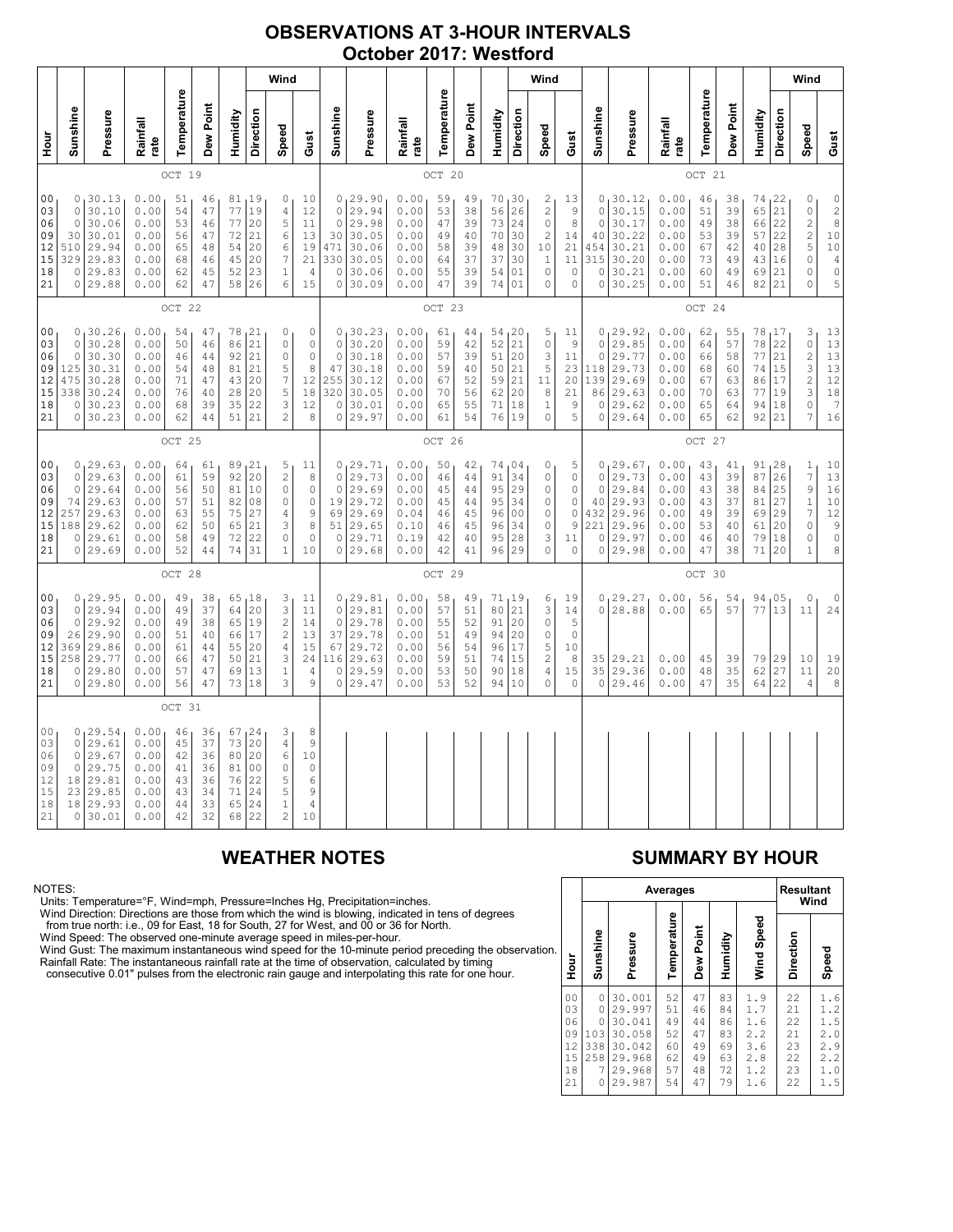### **HOURLY PRECIPITATION (Water Equivalent) October 2017: Westford**

| Date                                                      |    |      |    |                                            |      | A.M. Hour Ending at |    |              |                  |      |                                                                                                                                                                                                                                                                                                                                             |    | P.M. Hour Ending at |      |    |      |                       |    |    |    |                                 |      |                                 |                        |                                                               |  |
|-----------------------------------------------------------|----|------|----|--------------------------------------------|------|---------------------|----|--------------|------------------|------|---------------------------------------------------------------------------------------------------------------------------------------------------------------------------------------------------------------------------------------------------------------------------------------------------------------------------------------------|----|---------------------|------|----|------|-----------------------|----|----|----|---------------------------------|------|---------------------------------|------------------------|---------------------------------------------------------------|--|
|                                                           | 01 | 02   | 03 | 04                                         | 05   | 06                  | 07 | 08           | 09               | 10   | 11                                                                                                                                                                                                                                                                                                                                          | 12 | 01                  | 02   | 03 | 04   | 05                    | 06 | 07 | 08 | 09                              | 10   | 11                              | 12                     | Date                                                          |  |
| 01<br>02<br>03<br>04<br>05                                |    |      |    |                                            |      |                     |    | 0.01<br>0.01 |                  |      |                                                                                                                                                                                                                                                                                                                                             |    |                     | 0.01 |    |      |                       |    |    |    |                                 |      | $0.12 \mid 0.16 \mid 0.01 \mid$ |                        | 01<br>02<br>03<br>04<br>05                                    |  |
| 06<br>07<br>08<br>09<br>10                                |    | 0.02 |    |                                            |      |                     |    |              | $0.02$ 0.02      |      | 0.01 0.01<br>0.010.25<br>$0.010.050.040.040.020.060.010.090.160.190.310.120.170.050.030.030.010.010.0209$                                                                                                                                                                                                                                   |    | $0.02$ 0.04         |      |    |      |                       |    |    |    |                                 |      |                                 |                        | 06<br>07<br>08<br>10                                          |  |
| 11<br>$\begin{array}{c} 12 \\ 13 \end{array}$<br>14<br>15 |    |      |    |                                            |      | 0.01                |    |              |                  | 0.01 |                                                                                                                                                                                                                                                                                                                                             |    |                     |      |    |      |                       |    |    |    | 0.03                            |      |                                 |                        | $11\,$<br>12<br>13<br>14<br>15                                |  |
| 16<br>17<br>$1\,8$<br>19<br>20                            |    |      |    |                                            | 0.01 |                     |    |              |                  |      |                                                                                                                                                                                                                                                                                                                                             |    |                     |      |    |      |                       |    |    |    |                                 |      |                                 |                        | $\begin{array}{c} 16 \\ 17 \end{array}$<br>$1\,8$<br>19<br>20 |  |
| 21<br>22<br>23<br>24<br>25                                |    |      |    |                                            |      |                     |    |              |                  |      |                                                                                                                                                                                                                                                                                                                                             |    | 0.01                |      |    |      | $0.05$ 0.05 0.07 0.02 |    |    |    |                                 |      |                                 |                        | 21<br>22<br>$\frac{23}{24}$<br>25                             |  |
| 26<br>27<br>28<br>29                                      |    |      |    | 0.010.010.020.01<br>30 0.01 0.01 0.01 0.01 |      |                     |    |              | 0.010.010.050.02 | 0.01 | $0.06$  0.01 0.03 0.05 0.06 0.05 0.07 0.04 0.06 0.06 0.08 0.18 0.20 0.06 0.03 0.01 0.02                                                                                                                                                                                                                                                     |    |                     |      |    | 0.01 |                       |    |    |    | $0.02$ 0.02 0.03 0.01 0.02 0.02 | 0.01 |                                 | $0.02$ 29<br>$0.01$ 30 | 26<br>27<br>28                                                |  |
| 31                                                        |    |      |    |                                            |      |                     |    |              |                  |      | 0.01                                                                                                                                                                                                                                                                                                                                        |    |                     |      |    |      | 0.01                  |    |    |    |                                 |      |                                 |                        | 31                                                            |  |
|                                                           |    |      |    |                                            |      |                     |    |              |                  |      | $\mathsf{Sum}$ 0.01 $\mid$ 0.04 $\mid$ 0.02 $\mid$ 0.03 $\mid$ 0.02 $\mid$ 0.02 $\mid$ 0.02 $\mid$ 0.11 $\mid$ 0.10 $\mid$ 0.10 $\mid$ 0.11 $\mid$ 0.14 $\mid$ 0.17 $\mid$ 0.32 $\mid$ 0.11 $\mid$ 0.13 $\mid$ 0.25 $\mid$ 0.25 $\mid$ 0.25 $\mid$ 0.13 $\mid$ 0.28 $\mid$ 0.44 $\mid$ 0.30 $\mid$ 0.10 $\mid$ 0.11 $\mid$ 0.17 $\mid$ 0.19 |    |                     |      |    |      |                       |    |    |    |                                 |      |                                 |                        |                                                               |  |

During a frozen precipitation event, hourly precipitation totals may not be recorded. In this case, daily amounts are typically entered in the last column (hour ending at 12 A.M.)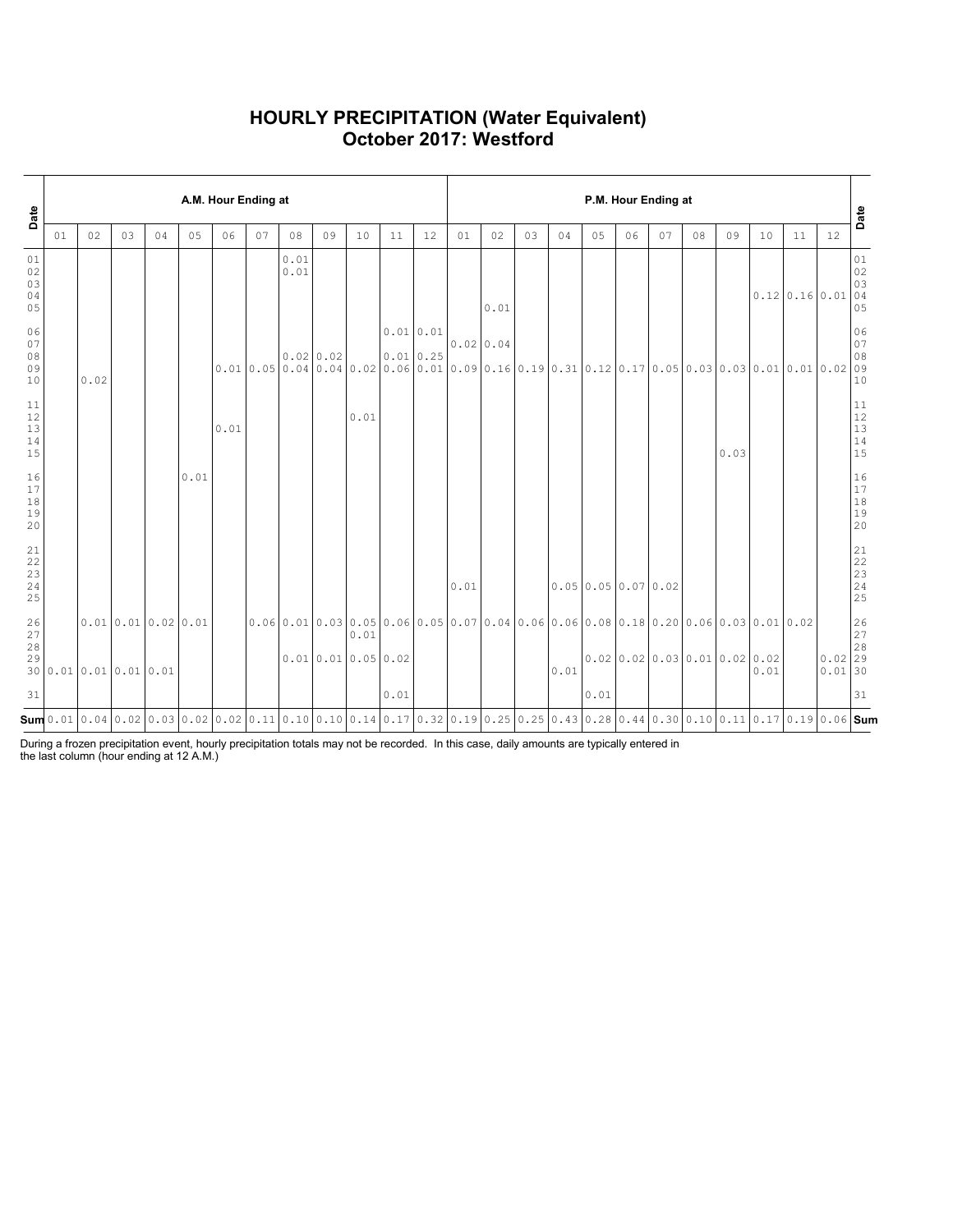## **HOUR-BY-HOUR DATA October 2017: Westford**